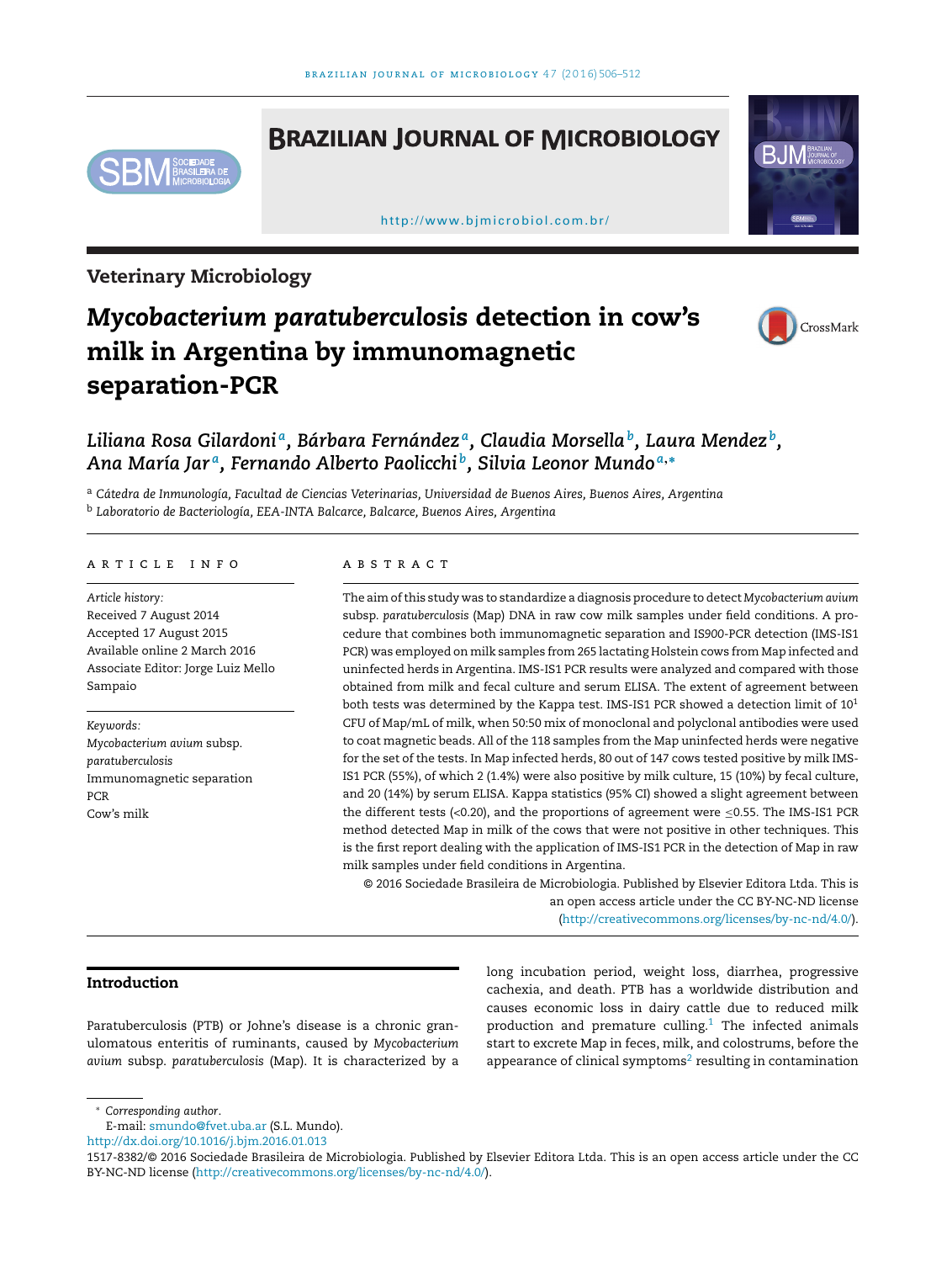of the environment and subsequent infection of susceptible animals, primarily in calf hood[.3](#page-5-0) Unweaned calves, which are more susceptible than the adults, can be infected because Map is excreted through milk or the milk might be contaminated by feces. $4$  The presence of Map has been found in commercial cow's milk destined for human consumption all over the world<sup>5-9</sup> including Argentina,<sup>10</sup> and might imply a potential risk to public health due to its possible relationship with Crohn's disease. Paratuberculosis is listed in the World Organization for Animal Health's (OIE) *Manual of Diagnostic Tests and Vaccines for Terrestrial Animals* and classified under Risk Group 2 for human infections[.11](#page-5-0)

There are several strategies to control Map dissemination within a herd that include vaccination, changes in management practices, and early detection and culling of the cows with subclinical infection, but the currently available diagnostic tests do not possess enough sensitivity (*Se*) to detect infected animals during the early stages of the infection. The fecal culture is considered as the reference test for detecting Map in live animals, but this method is labor intensive and requires long incubation periods and a minimum number of viable bacteria in the sample. The *Se* of this method in subclinically infected cows is low (23–29%), while its specificity (*Sp*) could reach up to 100%, if the culture isolates could be con-firmed by PCR.<sup>[12](#page-6-0)</sup> The serum ELISA has commonly been used as a fast and low-cost serology test, but the *Se* of this method is also low (15%) in animals at subclinical stage with a low or moderate fecal shedding.[13](#page-6-0)

In recent years, PCR has been the most widely used technique for detection of Map, though the *Se* of this method when applied directly to milk is low (23%) due to the presence of PCR inhibitory substances present in milk. Consequently, a suitable sample preparation prior to the PCR detection of Map is necessary in order to maximize the sensitivity of this method. The use of immunomagnetic separation (IMS) using magnetic nanoparticles coupled to polyclonal anti-Map antibodies is an effective procedure to capture Map from a heterogeneous and large volume sample, and to reduce the interferences of PCR inhibitory substances.  $2,14-17$ 

In accordance with this approach, a diagnostic procedure was standardized to detect Map in raw cow milk samples. This method combines the use of immunomagnetic beads coupled to Map-specific polyclonal and monoclonal antibodies to isolate Map and modified IS*900* PCR to detect Map DNA (IS1 PCR). The results were compared with those obtained through routine tests such as milk and fecal cultures and serum ELISA from the field samples.

#### **Materials and methods**

#### *Bacterial strains*

The reference Map strain ATCC 19698 and the field Map strain Malele 35 (M35; Bacteriology Laboratory Collection, EEA-INTA Balcarce) were used as positive controls. M35 was isolated from cattle and typed by IS*900* PCR and RFLP.[18](#page-6-0) Both the Map strains were cultured in Middlebrook 7H10 medium (Difco Laboratories Inc., Becton, Dickinson and Company, Franklin Lakes, NJ, USA), supplemented with oleic acid, bovine albumin, dextrose and catalase (OADC, Difco), 2mg/L mycobactin J (Allied Monitor, Fayette, USA), and 4.1 g/L sodium pyruvate (Sigma–Aldrich, St. Louis, MO, USA).

#### *Mouse anti-Map antibodies*

A monoclonal antibody (mAb) specific to Map-membrane protein p34 (clone  $1A6E10)^{19}$  as well as a polyclonal antiserum (pAb) specific to whole Map were developed earlier in our laboratory. Ascitic fluid and mouse serum were semipurified by precipitation with ammonium sulfate and further dialyzed against PBS.

#### *Standardization of IMS-IS1 PCR procedure*

#### *Coating of immunomagnetic beads*

Goat anti-mouse IgG magnetic beads (New England BioLabs Inc., Ipswich, MA, USA) were mixed for 1h at  $4^{\circ}$ C under constant shaking. The beads  $(3.65 \times 10^8)$  in a volume of  $10 \,\upmu\mathrm{L}$ were coated with 10 $\upmu$ g of either anti-Map 1A6E10 mAb or anti-Map pAb. For negative controls, immunomagnetic beads were coated with an identical quantity of either a monoclonal antibody or a mouse polyclonal antiserum of a non-related specificity: anti-N-6-methyl adenine. $^{17}$  $^{17}$  $^{17}$  After 1 h at 4  $^{\circ}$ C under constant shaking, each set of antibody-coated beads was separated for 10min using a magnetic rack, washed three times in PBS, resuspended in 100  $\upmu$ L of PBS, and stored at 4  $^\circ$ C until further use.

#### *Capture of Map by coated beads*

A series of 10-fold dilution of milk samples (1mL aliquots) initially spiked with 10<sup>12</sup> CFU/mL of Map strains, ATCC 19698 or M35 was prepared after breaking the bacterial clumps by passing through a 25-gauge needle. In order to improve the amount of Map that could be obtained in the pellet, the samples were heated for 15min at 50 ◦C, centrifuged at 6000 × *g* for 20min at 4 ◦C, and the pellets were resuspended in 1mL of PBS. This suspension was used for immunocapturing. Each set of the coated bead in a volume of 10 $\mu$ L was added to each sample and incubated for 1h at  $4^{\circ}$ C under constant shaking to enable Map immunocapture. Then, the beads were separated for 10 min with a magnetic rack (immunomagnetic separation: IMS), and washed thrice with PBS. Both the supernatants from each coated beads and original samples were 10-fold serially diluted and cultured for three months at 37 ◦C in Middlebrook 7H10 medium supplemented as described above. Map bound to each type of the coated beads (bacterial recovery) was determined by subtracting the CFUs remaining on the respective supernatant after immunocapturing, from those that are originally present on the sample. The assay was repeated four times for each type of coated beads.

#### *IS900 PCR detection of Map captured by coated beads*

After IMS, the beads were boiled at  $100^{\circ}$ C for 30 min and centrifuged at  $7000 \times g$  for 15 $\min$ , then 5 $\mu$ L of supernatant was used as template for the PCR mixture of 50-L reaction. IS*900* PCR was performed according to the protocol of Mundo et al.<sup>17</sup> to amplify IS1 fragment (nucleotides 1129–1283; 155 bp) in the IS*900* sequence using primers IS1-F (5 -ACCCGCTGCGAGAGCAATCGCTGC-3 ) and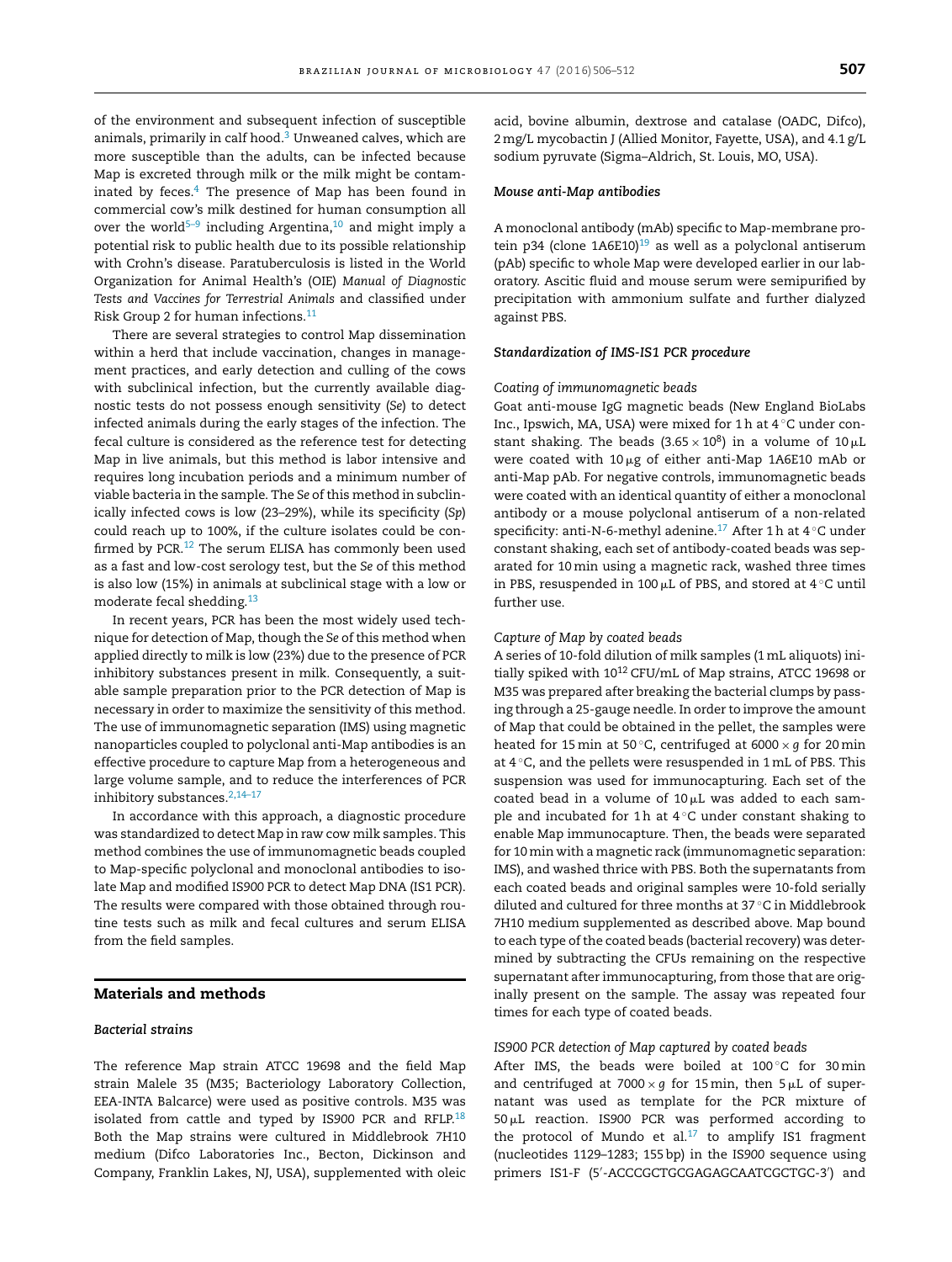IS1-R (5 -ACGTCGGCGTGGTCGTCTGCTGGG-3 ). Amplification was performed in 0.2mL microtubes using a PTC-100TM Programmable Thermal Controller (MJ Research Inc., Waltham, MA, USA). The DNA from Map ATCC 19698 was used as the positive control and sterile water as negative control for each of the PCR assay. The products were electrophoretically separated at 50 V for 2h in a 2% (w/v) agarose gel, stained with ethidium bromide (0.5  $\mu$ g/mL), and observed under an ultraviolet transilluminator. The procedure that includes PCR detection of Map captured by coated beads, hereinafter, is referred to as IMS-IS1 PCR.

#### *Application of IMS-IS1 PCR to field samples*

Milk, feces, and blood samples were individually collected from 265 Holstein dairy cows: 147 from 5 Map infected herds and 118 from 4 Map uninfected herds, from Buenos Aires province, Argentina. All the animals were selected under no formal randomization; the criteria for inclusion in the study being age (4–10 years old) and biological and health status (cows should be lactating and healthy, without any clinical signs of PTB) at the time of collection of samples. The herds were considered Map infected when serum ELISA positive titers or Map isolation from fecal or milk culture was obtained, or there was a history of clinical PTB. The herds were considered Map uninfected, when none of these tests were positive during the previous five years. The milk samples (50mL) were manually collected in sterile containers from cranial right and caudal left quarters after cleaning the udder and nipple with an iodide solution and foremilk stripping. The feces (10 g) was collected from the rectum of each cow using disposable examination gloves; 10mL of whole blood was obtained by venipuncture of ventral median coccygeal vein. Fecal and milk samples from infected herds were individually processed, while those from uninfected herds were pooled in groups of five samples each. All samples were transported to the laboratory at 4 ◦C and stored at −20 ◦C without the addition of chemical preservatives until they were processed within two weeks. The milk samples were distributed into two parts, one for bacterial culture and the other for IMS-IS1 PCR. The results obtained by IMS-IS1 PCR procedure were compared with those obtained by routine diagnostic tests (milk and fecal culture and serum ELISA) from samples collected simultaneously.

#### *IMS-IS1 PCR, F57 PCR, and PCR amplification check test*

IMS-IS1 PCR was performed on 10mL of milk samples as described above. To ensure that the PCR amplification products obtained from milk samples were not due to IS*900*-like sequences, amplification of F57 insertion element $^{20}$  was performed in all positive samples according to the protocol described by Vansnick et al. $^{21}$  using the F57 sequence as the reference (GenBank accession no. X70277). Briefly, the F57 PCR mixture was made-up into a final volume of 25 $\mu$ L containing 10 mM Tris–HCl (pH 8.3), 50 mM KCl, 1.6 mM MgCl $_2$ , 200  $\mu$ M of each of the four dNTPs, 20 pM of each primer, 0.5 U of Taq polymerase (Taq DNA Polymerase Recombinant, Invitrogen, Sao Paulo, Brasil), and  $5 \mu L$  of the bacterial DNA extract. The amplification reactions were performed in a PTC-100TM thermocycler (MJ Research) as follows: one cycle of denaturation at 94 ◦C for 4min, 40 cycles of denaturation at 94 ◦C for 45 s, annealing at 68 $°C$  for 45 s, extension at 72 $°C$  for 45 s, and a final extension at 72 ◦C for 10min. The PCR products were analyzed by electrophoresis at 50 V for 2h on a 2% (w/v) agarose gel, stained with ethidium bromide, and observed under an ultraviolet transilluminator. In order to ensure that the negative results of IMS-IS1 PCR were not due to the presence of inhibitory substances, a PCR amplification check test was performed on each negative milk sample as follows: a duplicate of each milk sample was spiked with 10<sup>5</sup> CFU/mL of M35, 10-fold serially diluted to obtain a set of five milk samples containing between 10<sup>5</sup> and 10<sup>1</sup> CFU/mL, and IMS-IS1 PCR was performed.

#### *Milk culture*

The milk samples were cultured following the protocol described by Paolicchi et al.<sup>22</sup> Briefly, 40mL of milk was centrifuged at  $2400 \times g$  for 30 min; the pellet was resuspended in 60mL of 0.75% hexadecylpyridinium chloride (HPC, Sigma–Aldrich), allowed to stand for 5h, centrifuged at  $2000 \times g$  for 15 min, and finally resuspended in 1 mL of PBS. Four drops of the sample were cultured on three slopes of HEYM and observed as described above.

#### *Fecal culture*

The fecal samples were cultured following the protocol described by Paolicchi et al.<sup>22</sup> Briefly, 10 g of feces were decontaminated with 100mL of 0.75% HPC for 30min under stirring, and then allowed to stand for a further 30min. The supernatant (40mL) was transferred to a clean tube, allowed to stand overnight at room temperature, centrifuged at 2000 × *g* for 15min, and the pellet was resuspended in 1mL of PBS and used as the inoculum. Four drops of this inoculum were cultured on three different slopes of Herrold's egg yolk medium (HEYM) alone, HEYM supplemented with 2.0mg/L of mycobactin, and 4.1 g/L of sodium pyruvate (supplemented HEYM); and supplemented HEYM with an antibiotic mixture (100  $\mu$ g/mL of vancomycin, 2.0 mg/mL of amphotericin B, 3.0 mg/mL nalidixic acid, and 100 µg/mL nystatin). The slopes were visually observed every 15 days for a total of four months; developing colonies were identified by Ziehl Neelsen staining, and confirmed by traditional IS*900* PCR.[23](#page-6-0)

#### *ELISA*

The assay was performed following the procedure described by Paolicchi et al.<sup>[22](#page-6-0)</sup> Briefly, Paratuberculosis Protoplasmic Antigen (PPA-3, Allied Monitor, Fayette, MO, USA) was used to sensitize 96-well polystyrene microplates (Immulon I, Dynatech, Arlington, TX, USA). The serum samples were pre-adsorbed with *Mycobacterium phlei* and tested at a 1:100 dilution; an HRP-conjugated anti-bovine IgG (Sigma–Aldrich) at a 1:4000 dilution was used as secondary antibody. The reaction was developed with 2,2 -azino-bis(3-ethylbenzothiazoline-6-sulfonic acid) (ABTS, Sigma–Aldrich) and read at 405nm. The Absorbance Indices (AI) were calculated as the ratio between the mean optical density (O.D.) of each serum sample and the mean O.D. of the negative control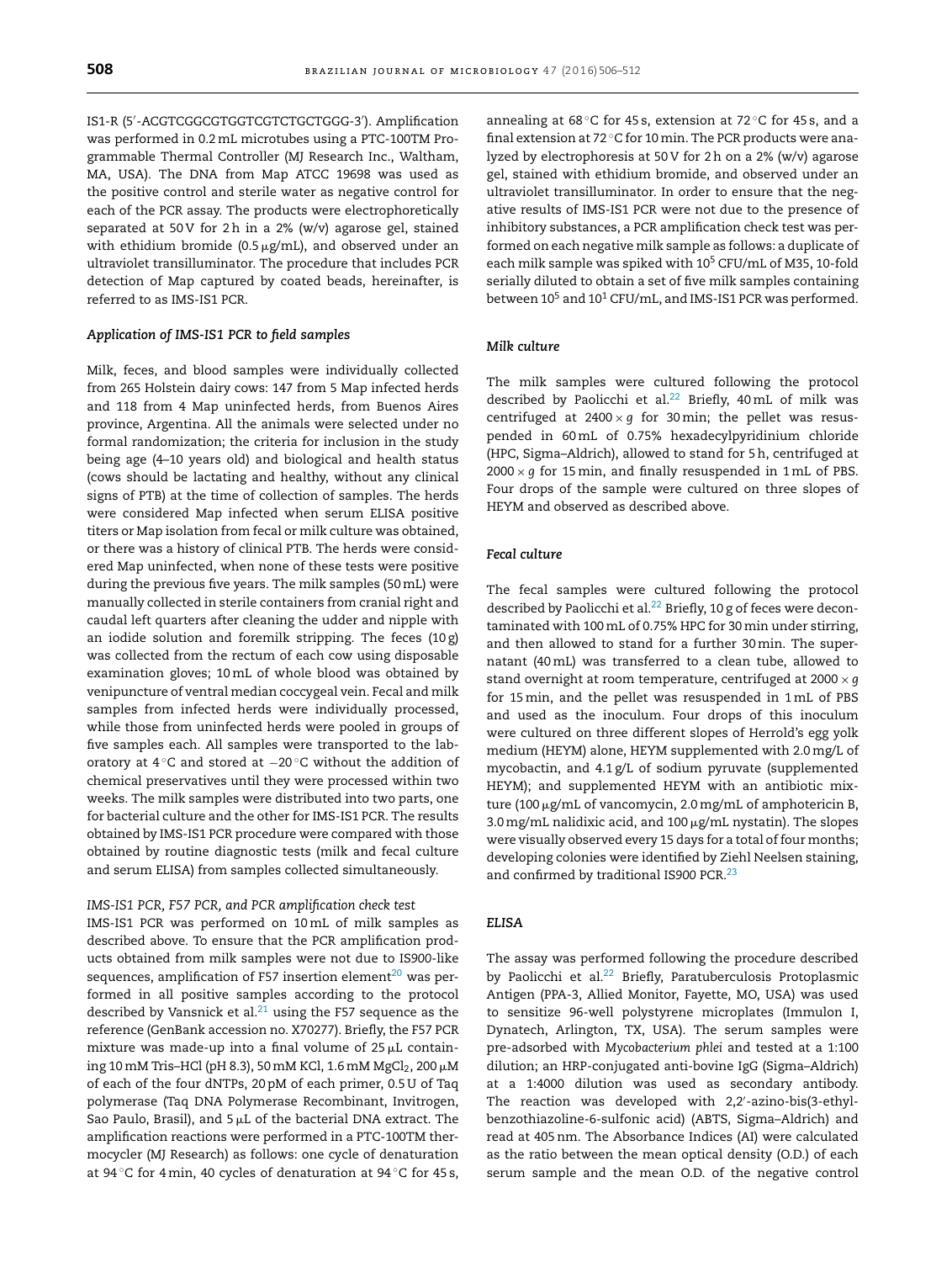| Table 1 – Map capture (CFU) by beads coated with different antibodies from milk spiked with 10 $^8$ CFU. |                                     |                                       |      |  |  |  |  |
|----------------------------------------------------------------------------------------------------------|-------------------------------------|---------------------------------------|------|--|--|--|--|
| Coated bead type                                                                                         | Map capture (CFU $\pm$ SD)          |                                       |      |  |  |  |  |
|                                                                                                          | Reference strain ATCC 19698         | Field strain M35                      |      |  |  |  |  |
| $10 \mu L$ mAb-beads <sup>a</sup>                                                                        | $3 \times 10^4 + 2 \times 10^4$     | $5 \times 10^4 + 3 \times 10^4$       | 0.46 |  |  |  |  |
| $10 \mu L$ pAb-beads <sup>b</sup>                                                                        | $6 \times 10^3 + 3 \times 10^3$     | $6 \times 10^3 + 2 \times 10^3$       | 1.00 |  |  |  |  |
| $5 \mu L$ mAb-beads + $5 \mu L$ pAb-beads <sup>c</sup>                                                   | $4 \times 10^7 + 2 \times 10^7$     | $5 \times 10^7 + 3 \times 10^7$       | 0.66 |  |  |  |  |
| $10 \mu L$ c.mAb-beads <sup>d</sup>                                                                      | $5 \times 10^1 + 3 \times 10^1$     | $6 \times 10^{1} \pm 1 \times 10^{1}$ | 0.71 |  |  |  |  |
| $10 \mu L$ c.pAb-beads <sup>d</sup>                                                                      | $8 \times 10^{1} + 1 \times 10^{1}$ | $6 \times 10^{1} + 3 \times 10^{1}$   | 0.34 |  |  |  |  |

SD, standard deviation; mAb, anti-Map monoclonal antibody 1A6E10; pAb, anti-Map polyclonal serum; c.mAb, monoclonal antibody of nonrelated specificity; c.pAb, polyclonal serum of non-related specificity. Within each strain, values with different letters mean significant differences by Wilcoxon rank sum test (a vs. c: *p* = 0.03).

serum. Bovine sera were classified as negative (AI  $\leq$  1.5) or positive  $(AI > 1.5)$ .

#### *Statistical analysis*

Kappa coefficient was calculated using WinEpiscope software version 2.0, 2000 [\(http://ww.clive.ed.ac.uk/winepiscope\)](http://ww.clive.ed.ac.uk/winepiscope) to measure the agreement between different pairs of tests (milk culture, fecal culture, and ELISA versus IMS-IS1 PCR) performed on the 147 cows that belonged to infected herds. The results were ranked as described by Landis and Koch $^{24}$ : <0.00, poor agreement; 0.00–0.20, slight agreement; 0.21–0.40, fair agreement; 0.41–0.60, moderate agreement; 0.61–0.80, substantial agreement; 0.81–1.00, almost agreement. The difference in the significance of the tests (*p*) was determined by the Wilcoxon signed-rank test.

#### **Results**

#### *Standardization of IMS-IS1 PCR*

The results of the comparison of recovery of Map from spiked raw milk samples obtained using different antibodies to coat immunomagnetic beads are shown in Table 1. The maximum recovery of Map ( $\approx$ 5 × 10<sup>7</sup> CFU) was obtained when a mixture of 5  $\upmu$ L each of mAb-beads and pAb-beads was applied to milk samples spiked with  $10^8$  CFU of Map. No further increase in recovery was obtained at higher spiking levels; however, nearly 100% recovery was obtained when milk samples were spiked with  $\leq 10^7$  CFU of Map. Hence, this mixture was used for further studies on field samples. The use of monoclonal antibodies or polyclonal antiserum of an unrelated specificity allowed a recovery of up to  $9 \times 10^1$  CFU when milk was spiked with  $\geq$ 10<sup>8</sup> CFU of Map, while no bacterium was retrieved when milk samples were spiked with  $\leq$  10<sup>8</sup> CFU. No statistically significant differences were detected between the recovery of Map strains, ATCC 19698 and M35.

The IMS-IS1 PCR procedure enabled the detection of as little as 10<sup>1</sup> CFU of Map when the mixture of 5  $\mu$ L each of mAb-beads and pAb-beads was used (Fig. 1). PCRs were always negative when beads coated with non-specific antibodies were analyzed.



**Fig. 1 – Detection of Map (M35) by IMS-IS1 PCR procedure. Samples electrophoresed in 2% agarose. MK: 50 bp marker; Lane 1: positive control; Lane 2: 101 CFU/mL, Lane 3: 102 CFU/mL, Lane 4: 103 CFU/mL, Lane 5: 104 CFU/mL, Lane 6: 105 CFU/mL, Lane 7: negative control.**

#### *Application of IMS-IS1 PCR to field samples*

A total of 265 Holstein dairy cows were analyzed by IMS-IS1 PCR using milk, fecal and milk culture, and serum ELISA. When IMS-IS1 PCR was applied to diagnose the 147 animals that belonged to Map infected herds, 80 were found to be Mappositive; among them, 31 were also tested positive with at least one of the other techniques performed [\(Table](#page-4-0) 2), whereas 49 were positive only to IMS-IS1 PCR. All of the 80 samples, deemed positive by IMS-IS1 PCR, were confirmed by the F57 PCR, while all the 67 samples that were found negative by IMS-IS1 PCR were confirmed negative for Map by performing the PCR amplification check test. The pooled samples from the 118 cows belonging to the uninfected herds and showing a negative test in IMS-IS1 PCR were further confirmed with the PCR amplification check test; and they also showed negative results to all the other techniques performed.

#### *Statistical analysis*

The results for the different pairs of diagnostic methods are presented in [Table](#page-4-0) 3a. The Kappa coefficient (95% CI) showed a slight agreement according to the ranking of Landis and Koch, $^{24}$  $^{24}$  $^{24}$  and the proportions of agreement were  $\leq 0.55$ ([Table](#page-4-0) 3b).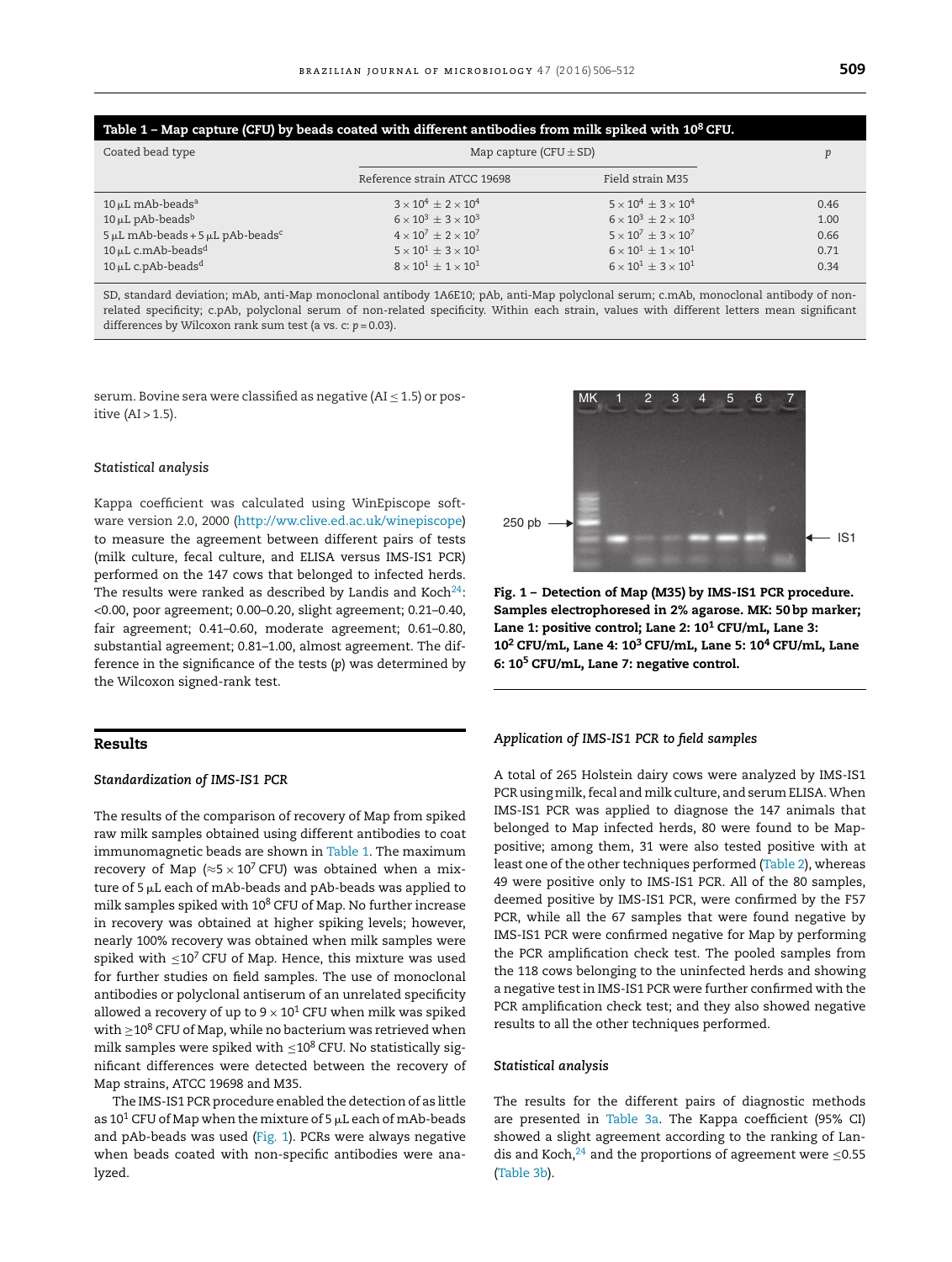<span id="page-4-0"></span>

| Table 2 – IMS-IS1 PCR results for the studied animals in |  |
|----------------------------------------------------------|--|
| those Map or anti-Map antibodies were detected.          |  |

| Cow   | Map culture                   |                          | <b>ELISA</b>             | IMS-IS1                  |  |
|-------|-------------------------------|--------------------------|--------------------------|--------------------------|--|
| ID    | Fecal culture<br>Milk culture |                          |                          | PCR                      |  |
| 5788  | $^{+}$                        | $\overline{\phantom{0}}$ | $\qquad \qquad +$        | $^{+}$                   |  |
| 6616  | $^{+}$                        |                          | $^{+}$                   | $^{+}$                   |  |
| 1595  | $\ddot{}$                     | $\overline{\phantom{0}}$ | $^{+}$                   | $^{+}$                   |  |
| 2185  | $\ddot{}$                     |                          | $\ddot{}$                | $^{+}$                   |  |
| 2390  | $^{+}$                        |                          | $^{+}$                   | $^{+}$                   |  |
| 2408  | $\ddot{}$                     | $\overline{a}$           | $^{+}$                   |                          |  |
| 2106  |                               | $^{+}$                   | $^{+}$                   | $^{+}$                   |  |
| 2197  |                               | $^{+}$                   | $\overline{\phantom{0}}$ | $\ddot{}$                |  |
| 5984  | $^{+}$                        |                          | $\overline{\phantom{0}}$ | $\ddot{}$                |  |
| 6652  | $\ddot{}$                     |                          | $\overline{a}$           | $\ddot{}$                |  |
| 6669  | $^{+}$                        | $\overline{\phantom{0}}$ | $\overline{\phantom{0}}$ | $^{+}$                   |  |
| 6673  | $\ddot{}$                     | $\overline{\phantom{0}}$ | $\overline{\phantom{0}}$ | $^{+}$                   |  |
| 6873  | $^{+}$                        | $\overline{\phantom{0}}$ | $\overline{a}$           | $^{+}$                   |  |
| 7008  | $^{+}$                        | $\overline{a}$           | $\overline{\phantom{0}}$ | $^{+}$                   |  |
| 2008  | $\ddot{}$                     | $\overline{\phantom{0}}$ | $\overline{\phantom{0}}$ | $\ddot{}$                |  |
| 2032  | $^{+}$                        | $\overline{\phantom{0}}$ | $\overline{\phantom{0}}$ | $\ddot{}$                |  |
| 2218  | $^{+}$                        |                          | $\overline{\phantom{0}}$ | $^{+}$                   |  |
| 1977  | $^{+}$                        |                          | $\overline{\phantom{0}}$ | $\ddot{}$                |  |
| 2417  | $^{+}$                        | $\overline{\phantom{0}}$ | $\overline{\phantom{0}}$ |                          |  |
| 6084  |                               |                          | $^{+}$                   | $\ddot{}$                |  |
| 7006  |                               |                          | $^{+}$                   | $\ddot{}$                |  |
| 7596  |                               | $\overline{a}$           | $^{+}$                   | $^{+}$                   |  |
| 7509  |                               | $\overline{\phantom{0}}$ | $^{+}$                   | $\ddot{}$                |  |
| 7002  |                               | $\overline{\phantom{0}}$ | $^{+}$                   | $^{+}$                   |  |
| 1758  |                               | $\overline{\phantom{0}}$ | $^{+}$                   | $^{+}$                   |  |
| 1887  |                               |                          | $^{+}$                   | $^{+}$                   |  |
| 2184  |                               | $\overline{\phantom{0}}$ | $^{+}$                   | $^{+}$                   |  |
| 2442  |                               |                          | $^{+}$                   | $\ddot{}$                |  |
| 2473  |                               |                          | $^{+}$                   | $^{+}$                   |  |
| 2480  |                               | $\overline{a}$           | $^{+}$                   | $^{+}$                   |  |
| 2482  |                               | $\overline{\phantom{0}}$ | $^{+}$                   | $^{+}$                   |  |
| 2622  |                               |                          | $^{+}$                   | $^{+}$                   |  |
| 1784  |                               |                          | $^{+}$                   | $^{+}$                   |  |
| 7160  |                               |                          | $^{+}$                   |                          |  |
| 7501  |                               | $\overline{\phantom{0}}$ | $^{+}$                   |                          |  |
| 1688  |                               |                          | $^{+}$                   |                          |  |
| 1950  |                               |                          | $^{+}$                   |                          |  |
| 2566  | $\overline{a}$                |                          | $^{+}$                   | $\overline{\phantom{0}}$ |  |
| Total | 17                            | $\overline{2}$           | 26                       | 31                       |  |

#### **Discussion**

Paratuberculosis has generated great interest in recent years because of its increasing worldwide prevalence leading to severe economic losses and health concerns caused by its zoonotic potential. In cattle, milk herds are mainly affected, as milking cows can remain in the farms for many years under an intensive production system. $3$  Fecal culture and serum ELISA are the techniques routinely used for the diagnosis of PTB, but their results are reliable only in the later stages of the disease[.25–27](#page-6-0) The detection of Map in milk to detect and remove infected animals has an economic impact in dairy industry and could be of great use in relation to food safety.

In this study, a diagnostic procedure known as IMS-IS1 PCR that involved the separation of Map by immunomagnetic beads coated with Map-specific antibodies followed by a modified IS*900* PCR was standardized. An immunomagnetic separation technique was used in order to capture Map from milk samples, to remove the PCR-inhibitory substances, and to avoid the harmful effects of chemical decontamination. It was demonstrated that the use of a mixture of  $\mathsf{5}\,\upmu\mathsf{L}$  each of mAb-beads and pAb-beads showed higher capture of Map than either of 10  $\upmu$ L of mAb-beads or 10  $\upmu$ L of pAb-beads used separately to capture Map, which in turn increased the quantity of DNA that was used for PCR. As a result, the detection limit of the IMS-IS1 PCR procedure reached  $10^1$  CFU/mL that is comparable to that described by Mundo et al. $^{17}$  $^{17}$  $^{17}$  and Khare et al. $2$  by radiometric detection and real-time PCR, respectively. This limit of detection is higher than those described by Grant et al.,<sup>14</sup> Metzger-Boddien et al.,<sup>[28](#page-6-0)</sup> and Stratmann et al.<sup>15</sup> but slightly lower than those described by Foddai et al.<sup>29</sup> who used specific antibodies or peptides to detect Map by immunomagnetic separation techniques.

IMS-IS1 PCR procedure was assessed under field conditions, and the results were compared with those obtained by milk culture, fecal culture, and a serum in-house ELISA. A slight level of agreement was observed by Kappa test between this procedure and routine diagnostic techniques, probably because each technique detects different targets. In this study, more positive results were obtained through IMS-IS1 PCR than

#### Table 3 – Kappa test analysis between results obtained in different sets of diagnostic methods for the 147 cows belonging **to infected herds.**

| a. Contingency table                             |                     |               |              |                     |              |     |                     |     |     |
|--------------------------------------------------|---------------------|---------------|--------------|---------------------|--------------|-----|---------------------|-----|-----|
| <b>IMS-IS1 PCR</b>                               | Fecal culture       |               | Milk culture |                     | <b>ELISA</b> |     |                     |     |     |
|                                                  | $^{+}$              |               |              | $+$                 |              |     | $+$                 |     |     |
| $+$                                              | 15                  | 65            | 80           | $\overline{2}$      | 78           | 80  | 20                  | 60  | 80  |
|                                                  | $\overline{2}$      | 65            | 67           | $\Omega$            | 67           | 67  | 6                   | 61  | 67  |
|                                                  | 17                  | 130           | 147          | $\overline{2}$      | 145          | 147 | 26                  | 121 | 147 |
| b. Kappa coefficient and proportion of agreement |                     |               |              |                     |              |     |                     |     |     |
| <b>IMS-IS1 PCR</b>                               |                     | Fecal culture |              |                     | Milk culture |     | <b>ELISA</b>        |     |     |
| Kappa (95% CI)                                   | $0.15(0.05 - 0.24)$ |               |              | $0.02(0.01 - 0.05)$ |              |     | $0.15(0.03 - 0.27)$ |     |     |
| Concordant results<br>80                         |                     |               | 69           |                     | 81           |     |                     |     |     |
| Proportion of agreement<br>0.54                  |                     |               | 0.47         |                     |              |     | 0.55                |     |     |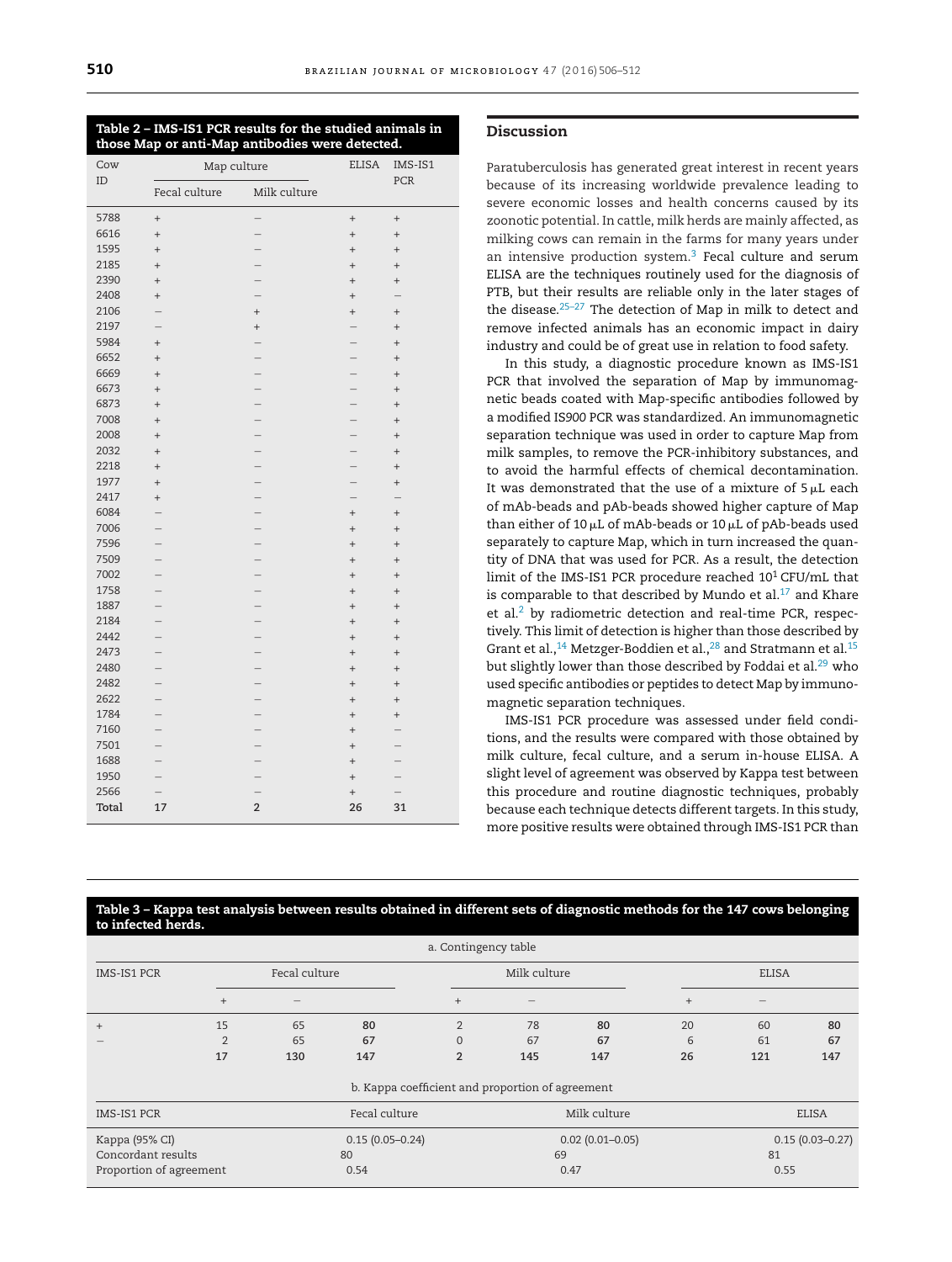<span id="page-5-0"></span>through any other technique. This could be due to the effects of concentration of Map and removal of milk inhibitors of PCR achieved by immunomagnetic beads, as well as the possibility that PCR will detect viable as well as non-viable Map. On the other hand, the bacteria carrying IS900-like sequences<sup>[30](#page-6-0)</sup> were not amplified; all the samples that showed IS1 amplification gave negative results with F57 PCR, confirming the fact that they were true positive samples. In Map infected herds, the proportion of positive results obtained by fecal and milk culture was low (11.6% and 1.4%, respectively). This could be explained by the fact that fecal as well as milk shedding of Map can be low and intermittent in subclinically infected cows, a significant fraction of Map can be killed during the decontamination procedure, and also not all of the Map that is present in the samples can be cultured successfully.<sup>[27,31](#page-6-0)</sup> Therefore, fecal and milk culture results are likely to be underestimates.

It has been described that the measurable humoral immune response to Map in subclinical cows can vary widely over time, even from day to day, $32$  while it is typically related to the later stages of the disease. This could possibly be the reason behind the low number of positive animals that were detected by the in-house ELISA (17.7%). The pre-absorption of each serum with *M. phlei* reduces the number of false positives results, but may also reduce the sensitivity. $33$  In this study, some animals (12.9%) were identified as positive by ELISA but negative by fecal or milk culture. This is in agreement with Nielsen and Toft $12$  who found that only approximately 10–30% of ELISA-positive cows could be confirmed by the culture, as some cows could be Map infected, but not yet Map-shedders.

The absence of clinical signs in the animals evaluated in this study indicates that the animals must be identified through laboratory diagnostic tests that currently suffer from low sensitivity. The apparently higher performance shown by the IMS-IS1 PCR procedure confirms the disadvantage of performing the diagnosis of PTB only by means of bacte-rial culture<sup>34</sup> or serum ELISA.<sup>[35,36](#page-6-0)</sup> Under field conditions, the methodology described in this study permitted identification of milking cows in subclinical stage from Map infected herds that were elusive to other techniques. We recognized that the confirmation of true infection status can only be obtained by histopathology and culture of intestinal tissues, but *post mortem* evaluation is beyond the scope of this study.

In summary, this report is the first one in which IMS-IS1 PCR procedure has been applied for the detection of Map in raw cow milk samples from Argentina under field conditions. The combined use of IMS-IS1 PCR, bacterial culture, and ELISA could increase the overall detection rate for the diagnosis of paratuberculosis.

#### **Conclusions**

The aim of this study was to standardize a procedure that could be applied for the detection of Map in cow milk samples based on immunomagnetic separation and IS1 PCR detection. Further in-depth studies are necessary in order to establish the true proportion of infected animals that can be detected by this method and the stages of the disease when it is present.

#### **Conflict of interest**

The authors declare that they have no competing interests.

#### **Acknowledgements**

This work was supported by Grants from Agencia Nacional de Promoción Científica y Técnica, Argentina (BIDPICT 2010-2672), Universidad de Buenos Aires, Argentina (UBA-CyT 20020100100912), and Instituto Nacional de Tecnología Agropecuaria, Argentina (INTA #202831 AESA).

#### r e f e r enc e s

- 1. [McKenna](http://refhub.elsevier.com/S1517-8382(16)00060-5/sbref0185) [SL,](http://refhub.elsevier.com/S1517-8382(16)00060-5/sbref0185) [Keefe](http://refhub.elsevier.com/S1517-8382(16)00060-5/sbref0185) [GP,](http://refhub.elsevier.com/S1517-8382(16)00060-5/sbref0185) [Tiwari](http://refhub.elsevier.com/S1517-8382(16)00060-5/sbref0185) [A,](http://refhub.elsevier.com/S1517-8382(16)00060-5/sbref0185) [VanLeeuwen](http://refhub.elsevier.com/S1517-8382(16)00060-5/sbref0185) [J,](http://refhub.elsevier.com/S1517-8382(16)00060-5/sbref0185) [Barkema](http://refhub.elsevier.com/S1517-8382(16)00060-5/sbref0185) [HW.](http://refhub.elsevier.com/S1517-8382(16)00060-5/sbref0185) [Johne's](http://refhub.elsevier.com/S1517-8382(16)00060-5/sbref0185) [disease](http://refhub.elsevier.com/S1517-8382(16)00060-5/sbref0185) [in](http://refhub.elsevier.com/S1517-8382(16)00060-5/sbref0185) [Canada.](http://refhub.elsevier.com/S1517-8382(16)00060-5/sbref0185) [Part](http://refhub.elsevier.com/S1517-8382(16)00060-5/sbref0185) [II:](http://refhub.elsevier.com/S1517-8382(16)00060-5/sbref0185) [disease](http://refhub.elsevier.com/S1517-8382(16)00060-5/sbref0185) [impacts,](http://refhub.elsevier.com/S1517-8382(16)00060-5/sbref0185) [risk](http://refhub.elsevier.com/S1517-8382(16)00060-5/sbref0185) [factors,](http://refhub.elsevier.com/S1517-8382(16)00060-5/sbref0185) [and](http://refhub.elsevier.com/S1517-8382(16)00060-5/sbref0185) [control](http://refhub.elsevier.com/S1517-8382(16)00060-5/sbref0185) [programs](http://refhub.elsevier.com/S1517-8382(16)00060-5/sbref0185) [for](http://refhub.elsevier.com/S1517-8382(16)00060-5/sbref0185) [dairy](http://refhub.elsevier.com/S1517-8382(16)00060-5/sbref0185) [producers.](http://refhub.elsevier.com/S1517-8382(16)00060-5/sbref0185) *[Can](http://refhub.elsevier.com/S1517-8382(16)00060-5/sbref0185) [Vet](http://refhub.elsevier.com/S1517-8382(16)00060-5/sbref0185) [J](http://refhub.elsevier.com/S1517-8382(16)00060-5/sbref0185)*[.](http://refhub.elsevier.com/S1517-8382(16)00060-5/sbref0185) [2006;47:1089–1099.](http://refhub.elsevier.com/S1517-8382(16)00060-5/sbref0185)
- 2. [Khare](http://refhub.elsevier.com/S1517-8382(16)00060-5/sbref0190) [S,](http://refhub.elsevier.com/S1517-8382(16)00060-5/sbref0190) [Ficht](http://refhub.elsevier.com/S1517-8382(16)00060-5/sbref0190) [TA,](http://refhub.elsevier.com/S1517-8382(16)00060-5/sbref0190) [Santos](http://refhub.elsevier.com/S1517-8382(16)00060-5/sbref0190) [RL,](http://refhub.elsevier.com/S1517-8382(16)00060-5/sbref0190) [et](http://refhub.elsevier.com/S1517-8382(16)00060-5/sbref0190) [al.](http://refhub.elsevier.com/S1517-8382(16)00060-5/sbref0190) [Rapid](http://refhub.elsevier.com/S1517-8382(16)00060-5/sbref0190) [and](http://refhub.elsevier.com/S1517-8382(16)00060-5/sbref0190) [sensitive](http://refhub.elsevier.com/S1517-8382(16)00060-5/sbref0190) [detection](http://refhub.elsevier.com/S1517-8382(16)00060-5/sbref0190) [of](http://refhub.elsevier.com/S1517-8382(16)00060-5/sbref0190) *[Mycobacterium](http://refhub.elsevier.com/S1517-8382(16)00060-5/sbref0190) [avium](http://refhub.elsevier.com/S1517-8382(16)00060-5/sbref0190)* [subsp.](http://refhub.elsevier.com/S1517-8382(16)00060-5/sbref0190) *[paratuberculosis](http://refhub.elsevier.com/S1517-8382(16)00060-5/sbref0190)* [in](http://refhub.elsevier.com/S1517-8382(16)00060-5/sbref0190) [bovine](http://refhub.elsevier.com/S1517-8382(16)00060-5/sbref0190) [milk](http://refhub.elsevier.com/S1517-8382(16)00060-5/sbref0190) [and](http://refhub.elsevier.com/S1517-8382(16)00060-5/sbref0190) [feces](http://refhub.elsevier.com/S1517-8382(16)00060-5/sbref0190) [by](http://refhub.elsevier.com/S1517-8382(16)00060-5/sbref0190) [a](http://refhub.elsevier.com/S1517-8382(16)00060-5/sbref0190) [combination](http://refhub.elsevier.com/S1517-8382(16)00060-5/sbref0190) [of](http://refhub.elsevier.com/S1517-8382(16)00060-5/sbref0190) [immunomagnetic](http://refhub.elsevier.com/S1517-8382(16)00060-5/sbref0190) [bead](http://refhub.elsevier.com/S1517-8382(16)00060-5/sbref0190) [separation-conventional](http://refhub.elsevier.com/S1517-8382(16)00060-5/sbref0190) [PCR](http://refhub.elsevier.com/S1517-8382(16)00060-5/sbref0190) [and](http://refhub.elsevier.com/S1517-8382(16)00060-5/sbref0190) [real-time](http://refhub.elsevier.com/S1517-8382(16)00060-5/sbref0190) [PCR.](http://refhub.elsevier.com/S1517-8382(16)00060-5/sbref0190) *[J](http://refhub.elsevier.com/S1517-8382(16)00060-5/sbref0190) [Clin](http://refhub.elsevier.com/S1517-8382(16)00060-5/sbref0190) [Microbiol](http://refhub.elsevier.com/S1517-8382(16)00060-5/sbref0190)*[.](http://refhub.elsevier.com/S1517-8382(16)00060-5/sbref0190) [2004;42:1075–1081.](http://refhub.elsevier.com/S1517-8382(16)00060-5/sbref0190)
- 3. [Barkema](http://refhub.elsevier.com/S1517-8382(16)00060-5/sbref0195) [HW,](http://refhub.elsevier.com/S1517-8382(16)00060-5/sbref0195) [Hesselink](http://refhub.elsevier.com/S1517-8382(16)00060-5/sbref0195) [JW,](http://refhub.elsevier.com/S1517-8382(16)00060-5/sbref0195) [McKenna](http://refhub.elsevier.com/S1517-8382(16)00060-5/sbref0195) [SLB,](http://refhub.elsevier.com/S1517-8382(16)00060-5/sbref0195) [Benedictus](http://refhub.elsevier.com/S1517-8382(16)00060-5/sbref0195) [G,](http://refhub.elsevier.com/S1517-8382(16)00060-5/sbref0195) [Groenendaal](http://refhub.elsevier.com/S1517-8382(16)00060-5/sbref0195) [H.](http://refhub.elsevier.com/S1517-8382(16)00060-5/sbref0195) [Global](http://refhub.elsevier.com/S1517-8382(16)00060-5/sbref0195) [prevalence](http://refhub.elsevier.com/S1517-8382(16)00060-5/sbref0195) [and](http://refhub.elsevier.com/S1517-8382(16)00060-5/sbref0195) [economics](http://refhub.elsevier.com/S1517-8382(16)00060-5/sbref0195) [of](http://refhub.elsevier.com/S1517-8382(16)00060-5/sbref0195) [infection](http://refhub.elsevier.com/S1517-8382(16)00060-5/sbref0195) [with](http://refhub.elsevier.com/S1517-8382(16)00060-5/sbref0195) *[Mycobacterium](http://refhub.elsevier.com/S1517-8382(16)00060-5/sbref0195) [avium](http://refhub.elsevier.com/S1517-8382(16)00060-5/sbref0195)* [ssp.](http://refhub.elsevier.com/S1517-8382(16)00060-5/sbref0195) *[paratuberculosis](http://refhub.elsevier.com/S1517-8382(16)00060-5/sbref0195)* [in](http://refhub.elsevier.com/S1517-8382(16)00060-5/sbref0195) [ruminants.](http://refhub.elsevier.com/S1517-8382(16)00060-5/sbref0195) [In:](http://refhub.elsevier.com/S1517-8382(16)00060-5/sbref0195) [Behr](http://refhub.elsevier.com/S1517-8382(16)00060-5/sbref0195) [MA,](http://refhub.elsevier.com/S1517-8382(16)00060-5/sbref0195) [Collins](http://refhub.elsevier.com/S1517-8382(16)00060-5/sbref0195) [DM,](http://refhub.elsevier.com/S1517-8382(16)00060-5/sbref0195) [eds.](http://refhub.elsevier.com/S1517-8382(16)00060-5/sbref0195) *[Paratuberculosis](http://refhub.elsevier.com/S1517-8382(16)00060-5/sbref0195). [Organism,](http://refhub.elsevier.com/S1517-8382(16)00060-5/sbref0195) [Disease,](http://refhub.elsevier.com/S1517-8382(16)00060-5/sbref0195) [Control](http://refhub.elsevier.com/S1517-8382(16)00060-5/sbref0195)*[.](http://refhub.elsevier.com/S1517-8382(16)00060-5/sbref0195) [CABI;](http://refhub.elsevier.com/S1517-8382(16)00060-5/sbref0195) [2010:10–17.](http://refhub.elsevier.com/S1517-8382(16)00060-5/sbref0195) [ISBN:](http://refhub.elsevier.com/S1517-8382(16)00060-5/sbref0195) [9781845936136.](http://refhub.elsevier.com/S1517-8382(16)00060-5/sbref0195)
- 4. [Radia](http://refhub.elsevier.com/S1517-8382(16)00060-5/sbref0200) [D,](http://refhub.elsevier.com/S1517-8382(16)00060-5/sbref0200) [Bond](http://refhub.elsevier.com/S1517-8382(16)00060-5/sbref0200) [K,](http://refhub.elsevier.com/S1517-8382(16)00060-5/sbref0200) [Limon](http://refhub.elsevier.com/S1517-8382(16)00060-5/sbref0200) [G,](http://refhub.elsevier.com/S1517-8382(16)00060-5/sbref0200) [van](http://refhub.elsevier.com/S1517-8382(16)00060-5/sbref0200) [Winden](http://refhub.elsevier.com/S1517-8382(16)00060-5/sbref0200) [S,](http://refhub.elsevier.com/S1517-8382(16)00060-5/sbref0200) [Guitian](http://refhub.elsevier.com/S1517-8382(16)00060-5/sbref0200) [J.](http://refhub.elsevier.com/S1517-8382(16)00060-5/sbref0200) [Relationship](http://refhub.elsevier.com/S1517-8382(16)00060-5/sbref0200) [between](http://refhub.elsevier.com/S1517-8382(16)00060-5/sbref0200) [periparturient](http://refhub.elsevier.com/S1517-8382(16)00060-5/sbref0200) [management,](http://refhub.elsevier.com/S1517-8382(16)00060-5/sbref0200) [prevalence](http://refhub.elsevier.com/S1517-8382(16)00060-5/sbref0200) [of](http://refhub.elsevier.com/S1517-8382(16)00060-5/sbref0200) [MAP](http://refhub.elsevier.com/S1517-8382(16)00060-5/sbref0200) [and](http://refhub.elsevier.com/S1517-8382(16)00060-5/sbref0200) [preventable](http://refhub.elsevier.com/S1517-8382(16)00060-5/sbref0200) [economic](http://refhub.elsevier.com/S1517-8382(16)00060-5/sbref0200) [losses](http://refhub.elsevier.com/S1517-8382(16)00060-5/sbref0200) [in](http://refhub.elsevier.com/S1517-8382(16)00060-5/sbref0200) [UK](http://refhub.elsevier.com/S1517-8382(16)00060-5/sbref0200) [dairy](http://refhub.elsevier.com/S1517-8382(16)00060-5/sbref0200) [herds.](http://refhub.elsevier.com/S1517-8382(16)00060-5/sbref0200) *[Vet](http://refhub.elsevier.com/S1517-8382(16)00060-5/sbref0200) [Rec](http://refhub.elsevier.com/S1517-8382(16)00060-5/sbref0200)*[.](http://refhub.elsevier.com/S1517-8382(16)00060-5/sbref0200) [2013;14:173](http://refhub.elsevier.com/S1517-8382(16)00060-5/sbref0200)–[343.](http://refhub.elsevier.com/S1517-8382(16)00060-5/sbref0200)
- 5. [Grant](http://refhub.elsevier.com/S1517-8382(16)00060-5/sbref0205) [IR,](http://refhub.elsevier.com/S1517-8382(16)00060-5/sbref0205) [Ball](http://refhub.elsevier.com/S1517-8382(16)00060-5/sbref0205) [HJ,](http://refhub.elsevier.com/S1517-8382(16)00060-5/sbref0205) [Rowe](http://refhub.elsevier.com/S1517-8382(16)00060-5/sbref0205) [MT.](http://refhub.elsevier.com/S1517-8382(16)00060-5/sbref0205) [Incidence](http://refhub.elsevier.com/S1517-8382(16)00060-5/sbref0205) [of](http://refhub.elsevier.com/S1517-8382(16)00060-5/sbref0205) *[Mycobacterium](http://refhub.elsevier.com/S1517-8382(16)00060-5/sbref0205) [paratuberculosis](http://refhub.elsevier.com/S1517-8382(16)00060-5/sbref0205)* [in](http://refhub.elsevier.com/S1517-8382(16)00060-5/sbref0205) [bulk](http://refhub.elsevier.com/S1517-8382(16)00060-5/sbref0205) [raw](http://refhub.elsevier.com/S1517-8382(16)00060-5/sbref0205) [and](http://refhub.elsevier.com/S1517-8382(16)00060-5/sbref0205) [commercially](http://refhub.elsevier.com/S1517-8382(16)00060-5/sbref0205) [pasteurised](http://refhub.elsevier.com/S1517-8382(16)00060-5/sbref0205) [cows'](http://refhub.elsevier.com/S1517-8382(16)00060-5/sbref0205) [milk](http://refhub.elsevier.com/S1517-8382(16)00060-5/sbref0205) [from](http://refhub.elsevier.com/S1517-8382(16)00060-5/sbref0205) [approved](http://refhub.elsevier.com/S1517-8382(16)00060-5/sbref0205) [dairy](http://refhub.elsevier.com/S1517-8382(16)00060-5/sbref0205) [processing](http://refhub.elsevier.com/S1517-8382(16)00060-5/sbref0205) [establishments](http://refhub.elsevier.com/S1517-8382(16)00060-5/sbref0205) [in](http://refhub.elsevier.com/S1517-8382(16)00060-5/sbref0205) [the](http://refhub.elsevier.com/S1517-8382(16)00060-5/sbref0205) [United](http://refhub.elsevier.com/S1517-8382(16)00060-5/sbref0205) [Kingdom.](http://refhub.elsevier.com/S1517-8382(16)00060-5/sbref0205) *[Appl](http://refhub.elsevier.com/S1517-8382(16)00060-5/sbref0205) [Environ](http://refhub.elsevier.com/S1517-8382(16)00060-5/sbref0205) [Microbiol](http://refhub.elsevier.com/S1517-8382(16)00060-5/sbref0205)*[.](http://refhub.elsevier.com/S1517-8382(16)00060-5/sbref0205) [2002;68:2428](http://refhub.elsevier.com/S1517-8382(16)00060-5/sbref0205)–[2435.](http://refhub.elsevier.com/S1517-8382(16)00060-5/sbref0205)
- 6. [Ayele](http://refhub.elsevier.com/S1517-8382(16)00060-5/sbref0210) [WY,](http://refhub.elsevier.com/S1517-8382(16)00060-5/sbref0210) [Svastova](http://refhub.elsevier.com/S1517-8382(16)00060-5/sbref0210) [P,](http://refhub.elsevier.com/S1517-8382(16)00060-5/sbref0210) [Roubal](http://refhub.elsevier.com/S1517-8382(16)00060-5/sbref0210) [P,](http://refhub.elsevier.com/S1517-8382(16)00060-5/sbref0210) [Bartos](http://refhub.elsevier.com/S1517-8382(16)00060-5/sbref0210) [M,](http://refhub.elsevier.com/S1517-8382(16)00060-5/sbref0210) [Pavlik](http://refhub.elsevier.com/S1517-8382(16)00060-5/sbref0210) [I.](http://refhub.elsevier.com/S1517-8382(16)00060-5/sbref0210) *[Mycobacterium](http://refhub.elsevier.com/S1517-8382(16)00060-5/sbref0210) [avium](http://refhub.elsevier.com/S1517-8382(16)00060-5/sbref0210)* [subspecies](http://refhub.elsevier.com/S1517-8382(16)00060-5/sbref0210) *[paratuberculosis](http://refhub.elsevier.com/S1517-8382(16)00060-5/sbref0210)* [cultured](http://refhub.elsevier.com/S1517-8382(16)00060-5/sbref0210) [from](http://refhub.elsevier.com/S1517-8382(16)00060-5/sbref0210) [locally](http://refhub.elsevier.com/S1517-8382(16)00060-5/sbref0210) [and](http://refhub.elsevier.com/S1517-8382(16)00060-5/sbref0210) [commercially](http://refhub.elsevier.com/S1517-8382(16)00060-5/sbref0210) [pasteurized](http://refhub.elsevier.com/S1517-8382(16)00060-5/sbref0210) [cow's](http://refhub.elsevier.com/S1517-8382(16)00060-5/sbref0210) [milk](http://refhub.elsevier.com/S1517-8382(16)00060-5/sbref0210) [in](http://refhub.elsevier.com/S1517-8382(16)00060-5/sbref0210) [the](http://refhub.elsevier.com/S1517-8382(16)00060-5/sbref0210) [Czech](http://refhub.elsevier.com/S1517-8382(16)00060-5/sbref0210) [Republic.](http://refhub.elsevier.com/S1517-8382(16)00060-5/sbref0210) *[Appl](http://refhub.elsevier.com/S1517-8382(16)00060-5/sbref0210) [Environ](http://refhub.elsevier.com/S1517-8382(16)00060-5/sbref0210) [Microbiol](http://refhub.elsevier.com/S1517-8382(16)00060-5/sbref0210)*[.](http://refhub.elsevier.com/S1517-8382(16)00060-5/sbref0210) [2005;71:1210](http://refhub.elsevier.com/S1517-8382(16)00060-5/sbref0210)–[1214.](http://refhub.elsevier.com/S1517-8382(16)00060-5/sbref0210)
- 7. [Ellingson](http://refhub.elsevier.com/S1517-8382(16)00060-5/sbref0215) [JL,](http://refhub.elsevier.com/S1517-8382(16)00060-5/sbref0215) [Anderson](http://refhub.elsevier.com/S1517-8382(16)00060-5/sbref0215) [JL,](http://refhub.elsevier.com/S1517-8382(16)00060-5/sbref0215) [Koziczkowski](http://refhub.elsevier.com/S1517-8382(16)00060-5/sbref0215) [JJ,](http://refhub.elsevier.com/S1517-8382(16)00060-5/sbref0215) [et](http://refhub.elsevier.com/S1517-8382(16)00060-5/sbref0215) [al.](http://refhub.elsevier.com/S1517-8382(16)00060-5/sbref0215) [Detection](http://refhub.elsevier.com/S1517-8382(16)00060-5/sbref0215) [of](http://refhub.elsevier.com/S1517-8382(16)00060-5/sbref0215) [viable](http://refhub.elsevier.com/S1517-8382(16)00060-5/sbref0215) *[Mycobacterium](http://refhub.elsevier.com/S1517-8382(16)00060-5/sbref0215) [avium](http://refhub.elsevier.com/S1517-8382(16)00060-5/sbref0215)* [ssp.](http://refhub.elsevier.com/S1517-8382(16)00060-5/sbref0215) *[paratuberculosis](http://refhub.elsevier.com/S1517-8382(16)00060-5/sbref0215)* [in](http://refhub.elsevier.com/S1517-8382(16)00060-5/sbref0215) [retail](http://refhub.elsevier.com/S1517-8382(16)00060-5/sbref0215) [pasteurized](http://refhub.elsevier.com/S1517-8382(16)00060-5/sbref0215) [whole](http://refhub.elsevier.com/S1517-8382(16)00060-5/sbref0215) [milk](http://refhub.elsevier.com/S1517-8382(16)00060-5/sbref0215) [by](http://refhub.elsevier.com/S1517-8382(16)00060-5/sbref0215) [two](http://refhub.elsevier.com/S1517-8382(16)00060-5/sbref0215) [culture](http://refhub.elsevier.com/S1517-8382(16)00060-5/sbref0215) [methods](http://refhub.elsevier.com/S1517-8382(16)00060-5/sbref0215) [and](http://refhub.elsevier.com/S1517-8382(16)00060-5/sbref0215) [PCR.](http://refhub.elsevier.com/S1517-8382(16)00060-5/sbref0215) *[J](http://refhub.elsevier.com/S1517-8382(16)00060-5/sbref0215) [Food](http://refhub.elsevier.com/S1517-8382(16)00060-5/sbref0215) [Prot](http://refhub.elsevier.com/S1517-8382(16)00060-5/sbref0215)*[.](http://refhub.elsevier.com/S1517-8382(16)00060-5/sbref0215) [2005;68:966–972.](http://refhub.elsevier.com/S1517-8382(16)00060-5/sbref0215)
- 8. [Shankar](http://refhub.elsevier.com/S1517-8382(16)00060-5/sbref0220) [H,](http://refhub.elsevier.com/S1517-8382(16)00060-5/sbref0220) [Singh](http://refhub.elsevier.com/S1517-8382(16)00060-5/sbref0220) [S,](http://refhub.elsevier.com/S1517-8382(16)00060-5/sbref0220) [Singh](http://refhub.elsevier.com/S1517-8382(16)00060-5/sbref0220) [P,](http://refhub.elsevier.com/S1517-8382(16)00060-5/sbref0220) [Singh](http://refhub.elsevier.com/S1517-8382(16)00060-5/sbref0220) [A,](http://refhub.elsevier.com/S1517-8382(16)00060-5/sbref0220) [Sohal](http://refhub.elsevier.com/S1517-8382(16)00060-5/sbref0220) [J,](http://refhub.elsevier.com/S1517-8382(16)00060-5/sbref0220) [Greenstein](http://refhub.elsevier.com/S1517-8382(16)00060-5/sbref0220) [R.](http://refhub.elsevier.com/S1517-8382(16)00060-5/sbref0220) [Presence,](http://refhub.elsevier.com/S1517-8382(16)00060-5/sbref0220) [characterization](http://refhub.elsevier.com/S1517-8382(16)00060-5/sbref0220) [and](http://refhub.elsevier.com/S1517-8382(16)00060-5/sbref0220) [genotype](http://refhub.elsevier.com/S1517-8382(16)00060-5/sbref0220) [profiles](http://refhub.elsevier.com/S1517-8382(16)00060-5/sbref0220) [of](http://refhub.elsevier.com/S1517-8382(16)00060-5/sbref0220) *[Mycobacterium](http://refhub.elsevier.com/S1517-8382(16)00060-5/sbref0220) [avium](http://refhub.elsevier.com/S1517-8382(16)00060-5/sbref0220)* [subsp.](http://refhub.elsevier.com/S1517-8382(16)00060-5/sbref0220) *[paratuberculosis](http://refhub.elsevier.com/S1517-8382(16)00060-5/sbref0220)* [from](http://refhub.elsevier.com/S1517-8382(16)00060-5/sbref0220) [unpasteurized](http://refhub.elsevier.com/S1517-8382(16)00060-5/sbref0220) [individual](http://refhub.elsevier.com/S1517-8382(16)00060-5/sbref0220) [and](http://refhub.elsevier.com/S1517-8382(16)00060-5/sbref0220) [pooled](http://refhub.elsevier.com/S1517-8382(16)00060-5/sbref0220) [milk,](http://refhub.elsevier.com/S1517-8382(16)00060-5/sbref0220) [commercial](http://refhub.elsevier.com/S1517-8382(16)00060-5/sbref0220) [pasteurized](http://refhub.elsevier.com/S1517-8382(16)00060-5/sbref0220) [milk](http://refhub.elsevier.com/S1517-8382(16)00060-5/sbref0220) [and](http://refhub.elsevier.com/S1517-8382(16)00060-5/sbref0220) [milk](http://refhub.elsevier.com/S1517-8382(16)00060-5/sbref0220) [production](http://refhub.elsevier.com/S1517-8382(16)00060-5/sbref0220) [products](http://refhub.elsevier.com/S1517-8382(16)00060-5/sbref0220) [in](http://refhub.elsevier.com/S1517-8382(16)00060-5/sbref0220) [India](http://refhub.elsevier.com/S1517-8382(16)00060-5/sbref0220) [by](http://refhub.elsevier.com/S1517-8382(16)00060-5/sbref0220) [culture,](http://refhub.elsevier.com/S1517-8382(16)00060-5/sbref0220) [PCR](http://refhub.elsevier.com/S1517-8382(16)00060-5/sbref0220) [and](http://refhub.elsevier.com/S1517-8382(16)00060-5/sbref0220) [PCR](http://refhub.elsevier.com/S1517-8382(16)00060-5/sbref0220) [REA](http://refhub.elsevier.com/S1517-8382(16)00060-5/sbref0220) [methods.](http://refhub.elsevier.com/S1517-8382(16)00060-5/sbref0220) *[Int](http://refhub.elsevier.com/S1517-8382(16)00060-5/sbref0220) [J](http://refhub.elsevier.com/S1517-8382(16)00060-5/sbref0220) [Infect](http://refhub.elsevier.com/S1517-8382(16)00060-5/sbref0220) [Dis](http://refhub.elsevier.com/S1517-8382(16)00060-5/sbref0220)*[.](http://refhub.elsevier.com/S1517-8382(16)00060-5/sbref0220) [2009;14:121–126.](http://refhub.elsevier.com/S1517-8382(16)00060-5/sbref0220)
- 9. Carvalho IA, Pietralonga PAG, Schwarz DGG, Faria ACS, Moreira MAS. Short communication: recovery of viable *Mycobacterium avium* subspecies *paratuberculosis* from retail pasteurized whole milk in Brazil. *J Dairy Sci*. 2012;95:6946–6948, [http://dx.doi.org/10.3168/jds.2012-5657.](dx.doi.org/10.3168/jds.2012-5657)
- 10. [Paolicchi](http://refhub.elsevier.com/S1517-8382(16)00060-5/sbref0230) [FA,](http://refhub.elsevier.com/S1517-8382(16)00060-5/sbref0230) [Cirone](http://refhub.elsevier.com/S1517-8382(16)00060-5/sbref0230) [K,](http://refhub.elsevier.com/S1517-8382(16)00060-5/sbref0230) [Morsella](http://refhub.elsevier.com/S1517-8382(16)00060-5/sbref0230) [C,](http://refhub.elsevier.com/S1517-8382(16)00060-5/sbref0230) [Gioffré](http://refhub.elsevier.com/S1517-8382(16)00060-5/sbref0230) [A.](http://refhub.elsevier.com/S1517-8382(16)00060-5/sbref0230) [First](http://refhub.elsevier.com/S1517-8382(16)00060-5/sbref0230) [isolation](http://refhub.elsevier.com/S1517-8382(16)00060-5/sbref0230) [of](http://refhub.elsevier.com/S1517-8382(16)00060-5/sbref0230) *[Mycobacterium](http://refhub.elsevier.com/S1517-8382(16)00060-5/sbref0230) [avium](http://refhub.elsevier.com/S1517-8382(16)00060-5/sbref0230)* [subsp.](http://refhub.elsevier.com/S1517-8382(16)00060-5/sbref0230) *[paratuberculosis](http://refhub.elsevier.com/S1517-8382(16)00060-5/sbref0230)* [from](http://refhub.elsevier.com/S1517-8382(16)00060-5/sbref0230) [commercial](http://refhub.elsevier.com/S1517-8382(16)00060-5/sbref0230) [pasteurized](http://refhub.elsevier.com/S1517-8382(16)00060-5/sbref0230) [milk](http://refhub.elsevier.com/S1517-8382(16)00060-5/sbref0230) [in](http://refhub.elsevier.com/S1517-8382(16)00060-5/sbref0230) [Argentina.](http://refhub.elsevier.com/S1517-8382(16)00060-5/sbref0230) *[Braz](http://refhub.elsevier.com/S1517-8382(16)00060-5/sbref0230) [J](http://refhub.elsevier.com/S1517-8382(16)00060-5/sbref0230) [Microbiol](http://refhub.elsevier.com/S1517-8382(16)00060-5/sbref0230)*[.](http://refhub.elsevier.com/S1517-8382(16)00060-5/sbref0230) [2012;43:1034](http://refhub.elsevier.com/S1517-8382(16)00060-5/sbref0230)–[1037.](http://refhub.elsevier.com/S1517-8382(16)00060-5/sbref0230)
- 11. OIE Manual of Diagnostic Tests and Vaccines for Terrestrial Animals. 2014 Chapter. 2.1.11, Paratuberculosis (Enfermedad